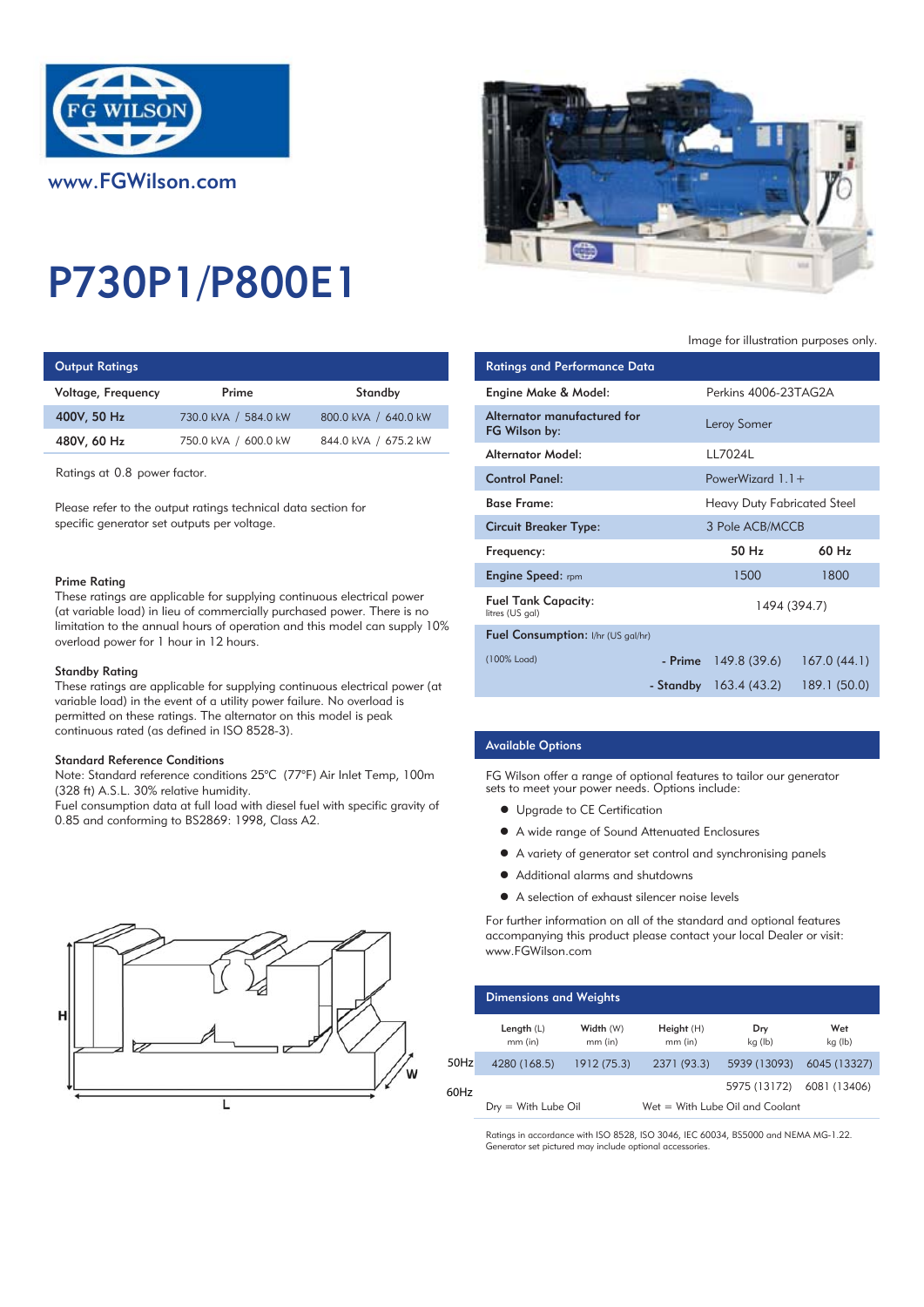| <b>Engine Technical Data</b>                                |                    |                                                 | <b>Air Systems</b>  |
|-------------------------------------------------------------|--------------------|-------------------------------------------------|---------------------|
| No. of Cylinders / Alignment:                               |                    | 6 / In Line                                     | Air Filter Ty       |
| Cycle:                                                      |                    | 4 Stroke                                        | Combustior          |
| Bore / Stroke: mm (in)                                      |                    | 160.0 (6.3)/190.0 (7.5)                         |                     |
| Induction:                                                  |                    | Turbocharged Air To Air<br><b>Charge Cooled</b> | Max. Comb           |
| Cooling Method:                                             |                    | Water                                           | <b>Restriction:</b> |
| <b>Governing Type:</b>                                      |                    | Electronic                                      |                     |
| <b>Governing Class:</b>                                     |                    | ISO 8528 G2                                     |                     |
| <b>Compression Ratio:</b>                                   |                    | 13.6:1                                          | <b>Cooling Sys</b>  |
| Displacement:   (cu. in)                                    |                    | 22.9 (1398.7)                                   | <b>Cooling Sys</b>  |
| <b>Moment of Inertia:</b> $kg \, m^2$ (lb/in <sup>2</sup> ) |                    | 10.61 (36256)                                   | Water Pum           |
| <b>Engine Electrical System:</b>                            |                    |                                                 | <b>Heat Reject</b>  |
|                                                             | - Voltage / Ground | 24/Negative                                     |                     |
| - Battery Charger Amps                                      |                    | 55                                              | kW (Btu/min)        |
| <b>Weight:</b> $kg$ (lb)                                    | - Dry              | 2524 (5564)                                     | <b>Heat Radia</b>   |
|                                                             | - Wet              | 2663 (5871)                                     | kW (Btu/min)        |

| Performance                 |           | 50 Hz          | 60 Hz                         |
|-----------------------------|-----------|----------------|-------------------------------|
| <b>Engine Speed:</b> rpm    |           | 1500           | 1800                          |
| Gross Engine Power: kW (hp) |           |                |                               |
|                             | - Prime   | 658.0 (882.0)  | 684.0 (917.0)                 |
|                             | - Standby |                | 721.0 (967.0) 759.0 (1018.0)  |
| <b>BMEP:</b> $kPa$ (psi)    |           |                |                               |
|                             | - Prime   | 2297.0 (333.1) | 1989.0 (288.5)                |
|                             | - Standby |                | 2517.0 (365.0) 2208.0 (320.2) |

|                                           | <b>Fuel System</b> |                   |                     |                                        |             |  |
|-------------------------------------------|--------------------|-------------------|---------------------|----------------------------------------|-------------|--|
| <b>Fuel Filter Type:</b>                  |                    |                   | Replaceable Element |                                        |             |  |
|                                           |                    | Recommended Fuel: |                     | Class A <sub>2</sub> Diesel or BSEN590 |             |  |
| <b>Fuel Consumption:</b> I/hr (US gal/hr) |                    |                   |                     |                                        |             |  |
|                                           |                    | 110%              | 100%                | 75%                                    | 50%         |  |
|                                           | Prime              | Load              | Load                | Load                                   | Load        |  |
|                                           | $50$ Hz            | 164.0(43.3)       | 149.8 (39.6)        | 114.8(30.3)                            | 81.6(21.6)  |  |
|                                           | 60 Hz              | 189.1 (50.0)      | 167.0(44.1)         | 124.7(32.9)                            | 89.9 (23.7) |  |
|                                           |                    |                   |                     |                                        |             |  |
|                                           |                    |                   | 100%                | 75%                                    | 50%         |  |

 $\overline{\phantom{a}}$ 

|         | 100% | 75%                                   | 50%  |
|---------|------|---------------------------------------|------|
| Standby | Load | Load                                  | Load |
| $50$ Hz |      | 163.4 (43.2) 124.7 (32.9) 87.9 (23.2) |      |
| $60$ Hz |      | 189.1 (50.0) 139.9 (37.0) 97.8 (25.8) |      |

(Based on diesel fuel with a specific gravity of 0.85 and conforming to BS2869, Class A2)

| <b>Air Systems</b>                                                              | 50 Hz       | 60 Hz               |
|---------------------------------------------------------------------------------|-------------|---------------------|
| Air Filter Type:                                                                |             | Replaceable Element |
| <b>Combustion Air Flow:</b> m <sup>3</sup> /min (cfm)                           |             |                     |
| - Prime                                                                         | 64.0 (2260) | 65.0 (2295)         |
| - Standby                                                                       | 71.0 (2507) | 72.0 (2543)         |
| Max. Combustion Air Intake<br>$\mathsf{Restriction}: kPa$ (in H <sub>e</sub> O) | 3.7(14.9)   | 3.7(14.9)           |

Restriction:  $kPa$  (in  $H_2O$ )

| 13.6:1           | <b>Cooling System</b>                                                     | $50$ Hz                               | 60 Hz          |  |
|------------------|---------------------------------------------------------------------------|---------------------------------------|----------------|--|
| 22.9 (1398.7)    | Cooling System Capacity: I (US gal)                                       | 106.0 (28.0)                          | 106.0 (28.0)   |  |
| 10.61 (36256)    | <b>Water Pump Type:</b>                                                   |                                       | Centrifugal    |  |
|                  | Heat Rejected to Water & Lube Oil:                                        |                                       |                |  |
| 24/Negative      | kW (Btu/min)                                                              | - Prime 231.0 (13137) 216.0 (12284)   |                |  |
| 55               |                                                                           | - Standby 264.0 (15013) 252.0 (14331) |                |  |
| 2524 (5564)      | <b>Heat Radiation to Room:</b> Heat radiated from engine and alternator   |                                       |                |  |
| 2663 (5871)      | kW (Btu/min)<br>- Prime                                                   | 100.0 (5687)                          | 105.9 (6022)   |  |
|                  | - Standby                                                                 | 115.7 (6580)                          | 119.2 (6779)   |  |
|                  | Radiator Fan Load: kW (hp)                                                | 29.9 (40.1)                           | 44.0 (59.0)    |  |
| $50$ Hz<br>60 Hz | Radiator Cooling Airflow: m <sup>3</sup> /min (cfm)                       | 837.0 (29558)                         | 1164.0 (41106) |  |
| 1500<br>1800     | <b>External Restriction to</b><br><b>Cooling Airflow:</b> Pa (in $H_2O$ ) | 250(1.0)                              | 250(1.0)       |  |

Designed to operate in ambient conditions up to 50°C (122°F).

Contact your local FG Wilson Dealer for power ratings at specific site conditions.

| <b>Lubrication System</b>      |                    |
|--------------------------------|--------------------|
| Oil Filter Type:               | Spin-On, Full Flow |
| Total Oil Capacity: I (US gal) | 123.0(32.5)        |
| Oil Pan: $I(US gal)$           | 113.4(30.0)        |
| Oil Type:                      | API CG4 15W-40     |
| <b>Oil Cooling Method:</b>     | Water              |

| <b>Exhaust System</b>                           | 50 Hz        | 60 Hz        |
|-------------------------------------------------|--------------|--------------|
| Maximum Allowable Back Pressure:<br>kPa (in Hg) | 6.0(1.8)     | 6.0(1.8)     |
| <b>Exhaust Gas Flow:</b> $m^3/m$ in (cfm)       |              |              |
| - Prime                                         | 180.0 (6357) | 190.0 (6710) |
| - Standby                                       | 180.0 (6357) | 190.0 (6710) |
| Exhaust Gas Temperature: °C (°F)                |              |              |
| - Prime                                         | 430 (806)    | 430 (806)    |
| - Standby                                       | 430 (806)    | 430 (806)    |
|                                                 |              |              |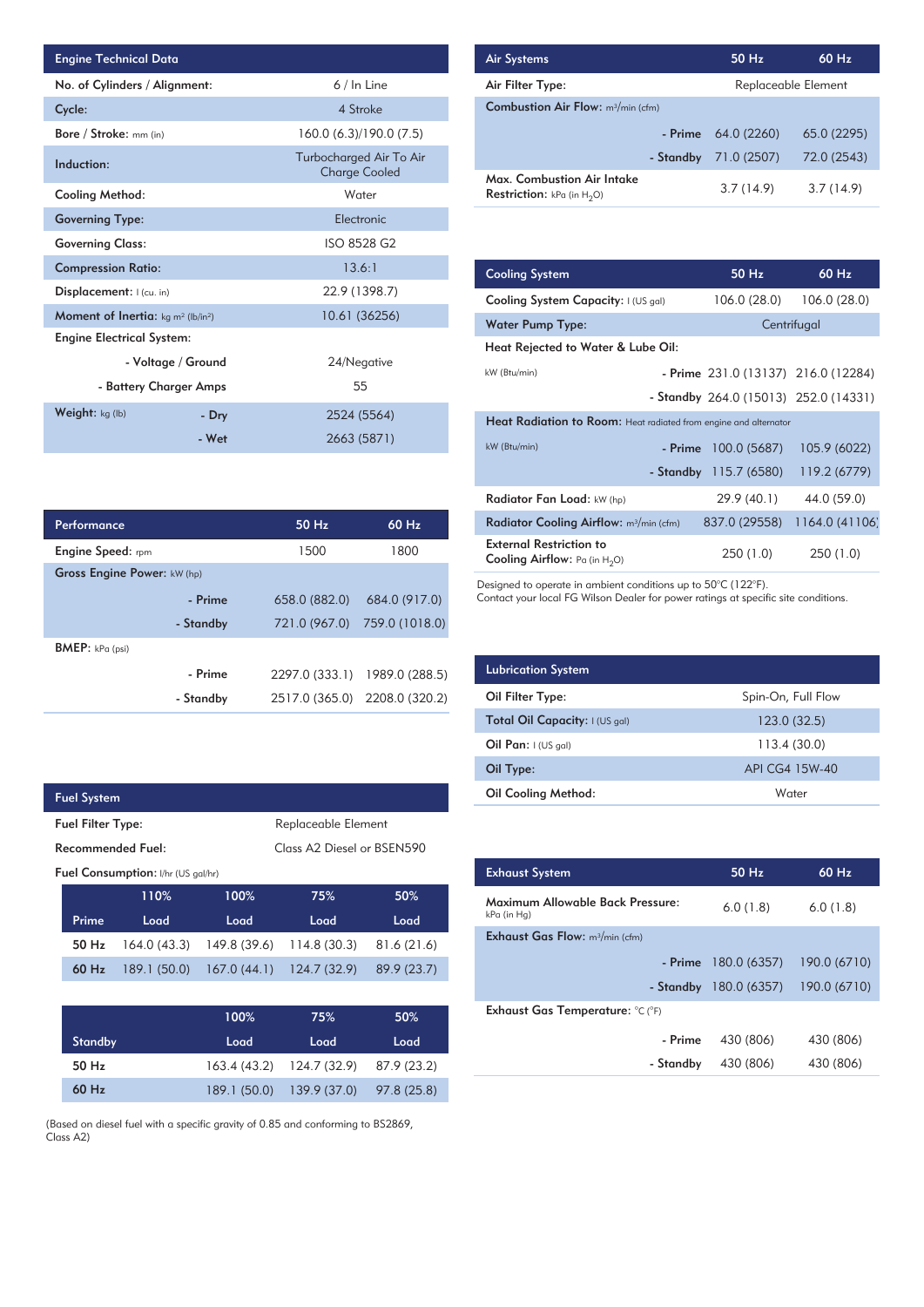| <b>Alternator Physical Data</b>   |                  |
|-----------------------------------|------------------|
| Manufactured for FG Wilson by:    | Leroy Somer      |
| Model:                            | LL7024L          |
| No. of Bearings:                  |                  |
| <b>Insulation Class:</b>          | Н                |
| <b>Winding Pitch Code:</b>        | $2/3 - 6S$       |
| Wires:                            | 6                |
| <b>Ingress Protection Rating:</b> | IP <sub>23</sub> |
| <b>Excitation System:</b>         | AREP             |
| <b>AVR Model:</b>                 | <b>R450M</b>     |

| <b>Alternator Operating Data</b>          |                      |                                                            |  |  |  |  |  |
|-------------------------------------------|----------------------|------------------------------------------------------------|--|--|--|--|--|
| <b>Overspeed:</b> rpm                     |                      | 2250                                                       |  |  |  |  |  |
| <b>Voltage Regulation:</b> (Steady state) |                      | $+/- 0.5%$                                                 |  |  |  |  |  |
| Wave Form NEMA $=$ TIF:                   | 50                   |                                                            |  |  |  |  |  |
| Wave Form $IEC = THE$ :                   |                      | 2.0%                                                       |  |  |  |  |  |
| <b>Total Harmonic content LL/LN:</b>      |                      | 4.0%                                                       |  |  |  |  |  |
| Radio Interference:                       |                      | Suppression is in line with European<br>Standard EN61000-6 |  |  |  |  |  |
| Radiant Heat: kW (Btu/min)                |                      |                                                            |  |  |  |  |  |
|                                           | $-50$ H <sub>z</sub> | 38.7 (2201)                                                |  |  |  |  |  |
|                                           | - 60 Hz              | 40.2 (2286)                                                |  |  |  |  |  |

| Alternator<br><b>Performance Data:</b> | 50 Hz    |          |          | 60 Hz    |          |       |          |
|----------------------------------------|----------|----------|----------|----------|----------|-------|----------|
| Data Item                              | 415/240V | 400/230V | 380/220V | 480/277V | 380/220V |       | 440/254V |
| <b>Motor Starting</b>                  |          |          |          |          |          |       |          |
| Capability* kVA                        | 2096     | 1962     | 1789     | 2307     | 1514     |       | 1977     |
| <b>Short Circuit</b>                   |          |          |          |          |          |       |          |
| Capacity** %                           | 300      | 300      | 300      | 300      | 300      |       | 300      |
| <b>Reactances: Per Unit</b>            |          |          |          |          |          |       |          |
| Xd                                     | 2.800    | 3.020    | 3.340    | 2.580    | 4.040    |       | 3.070    |
| X'd                                    | 0.140    | 0.150    | 0.160    | 0.130    | 0.200    |       | 0.150    |
| $X^{\prime\prime}$ d                   | 0.110    | 0.118    | 0.131    | 0.101    | 0.158    | 0.120 |          |

Reactances shown are applicable to prime ratings.

\*Based on 30% voltage dip at 0.6 power factor and SHUNT excitation.

\*\*With optional permanent magnet generator or AREP excitation.

|          | Output Ratings Technical Data 50 Hz |       |          |       |          |          |       | Output Ratings Technical Data 60 Hz |          |
|----------|-------------------------------------|-------|----------|-------|----------|----------|-------|-------------------------------------|----------|
| Voltage  | Prime:                              |       | Standby: |       |          | Voltage  |       | Prime:                              | Standby: |
|          | kVA                                 | kW    | kVA      | kW    |          |          | kVA   | kW                                  | kVA      |
| 415/240V | 730.0                               | 584.0 | 800.0    | 640.0 |          | 480/277V | 750.0 | 600.0                               | 844.0    |
| 400/230V | 730.0                               | 584.0 | 800.0    | 640.0 |          |          |       |                                     |          |
| 380/220V | 730.0                               | 584.0 | 800.0    | 640.0 | 380/220V |          | 735.0 | 588.0                               | 810.0    |
|          |                                     |       |          |       |          |          |       |                                     |          |
|          |                                     |       |          |       |          |          |       |                                     |          |
|          |                                     |       |          |       | 440/254V |          | 750.0 | 600.0                               | 844.0    |
|          |                                     |       |          |       |          |          |       |                                     |          |
|          |                                     |       |          |       |          |          |       |                                     |          |
|          |                                     |       |          |       |          |          |       |                                     |          |
|          |                                     |       |          |       |          |          |       |                                     |          |
|          |                                     |       |          |       |          |          |       |                                     |          |
|          |                                     |       |          |       |          |          |       |                                     |          |